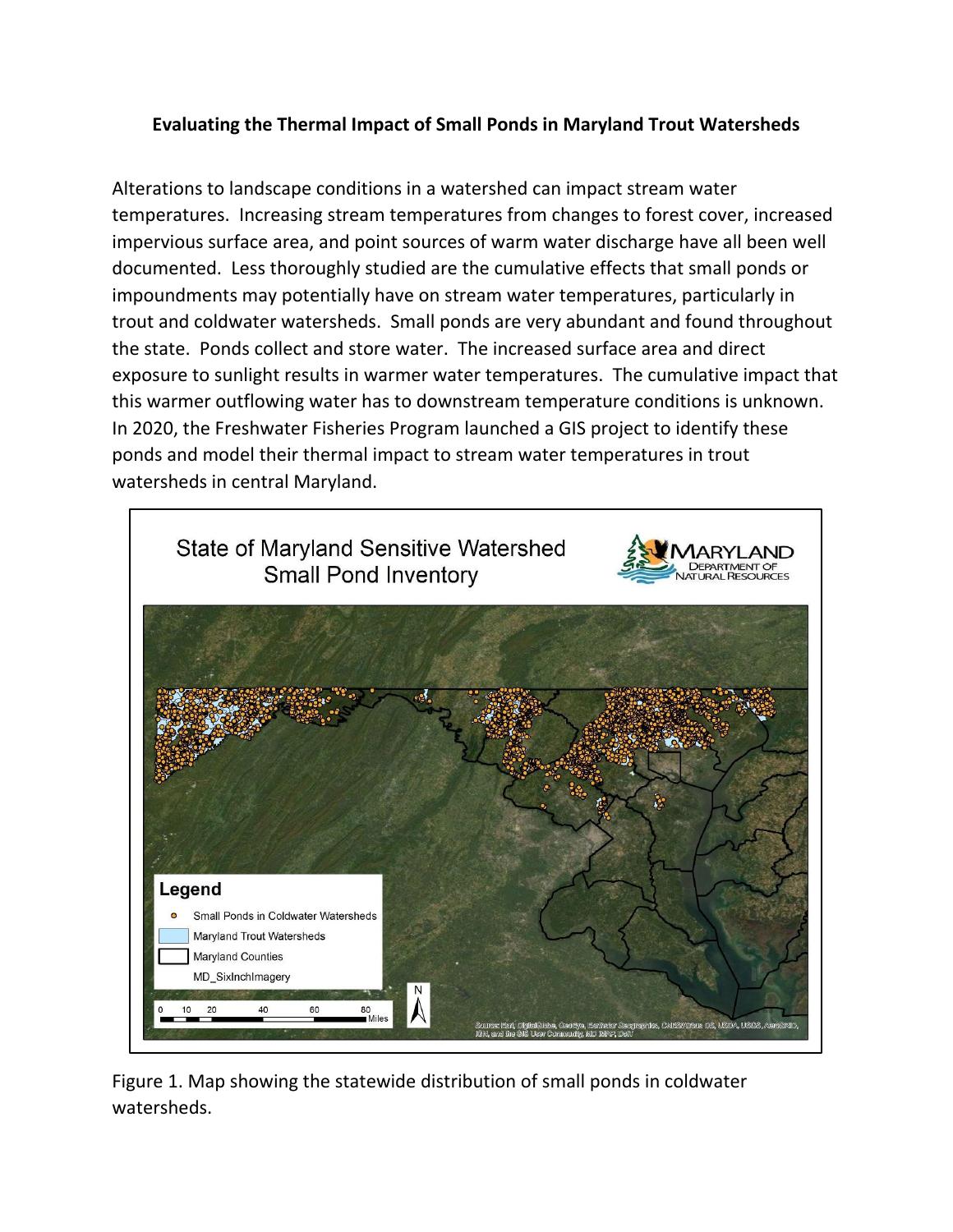### Study Area

The map in Figure 1 illustrates the project study area, consisting of three different types of watersheds in Maryland

- Use Class III non-tidal coldwater watersheds
- Hydrologic Unit Code 12 (HUC12) watersheds where brook trout are present
- Hydrologic Unit Code 12 (HUC12) watersheds where naturally reproducing brown trout are present

The Maryland Department of Natural Resources Freshwater Fisheries Program and Maryland Biological Stream Survey have completed fish monitoring surveys in upwards of 95% of the HUC12 watersheds in Maryland. With this comprehensive coverage, efforts were focused on identifying ponds in watersheds known to support coldwater resources.

## Methods

While the State of Maryland Geographic Information Office and Maryland Department of Natural Resources maintain many GIS layers and databases, none have an inventory of small ponds in the state. To identify these ponds, staff used 6 inch, high resolution aerial imagery in conjunction with 4-band imagery from the Natural Agriculture Imagery Program (NAIP). NAIP data is collected at 1 meter ground sample distance during the growing season. High resolution 4-band imagery is a vast improvement over standard LANDSAT 30 meter remote sensing data. Prior studies evaluating the effectiveness of using LANDSAT data have determined that the large, 30m pixel size can result in missing up to 48 percent of the small ponds the study was interested in. The reason many of these small impoundments were overlooked in previous studies is because many of the ponds in question were often less than a pixel in length and less than a pixel in width.

Along with the higher resolution, this 4-band imagery consists of the three standard visible light bands (Red, Green, and Blue) but also includes reflectance in the nearinfrared band which is just outside the visible light spectrum. The advantage of using 4 band data in this application is that it allowed staff to differentiate between water and vegetation in highly forested watersheds. The addition of the near-infrared band allows for transmission through the top layer of canopy and can detect variability in land coverage on the ground. Standard 3-band imagery cannot penetrate the top layer of canopy and could have caused staff to miss the detection of ponds in highly forested watersheds. The combination of aerial imagery and NAIP imagery provided the highest probability that all ponds in the study area were detected.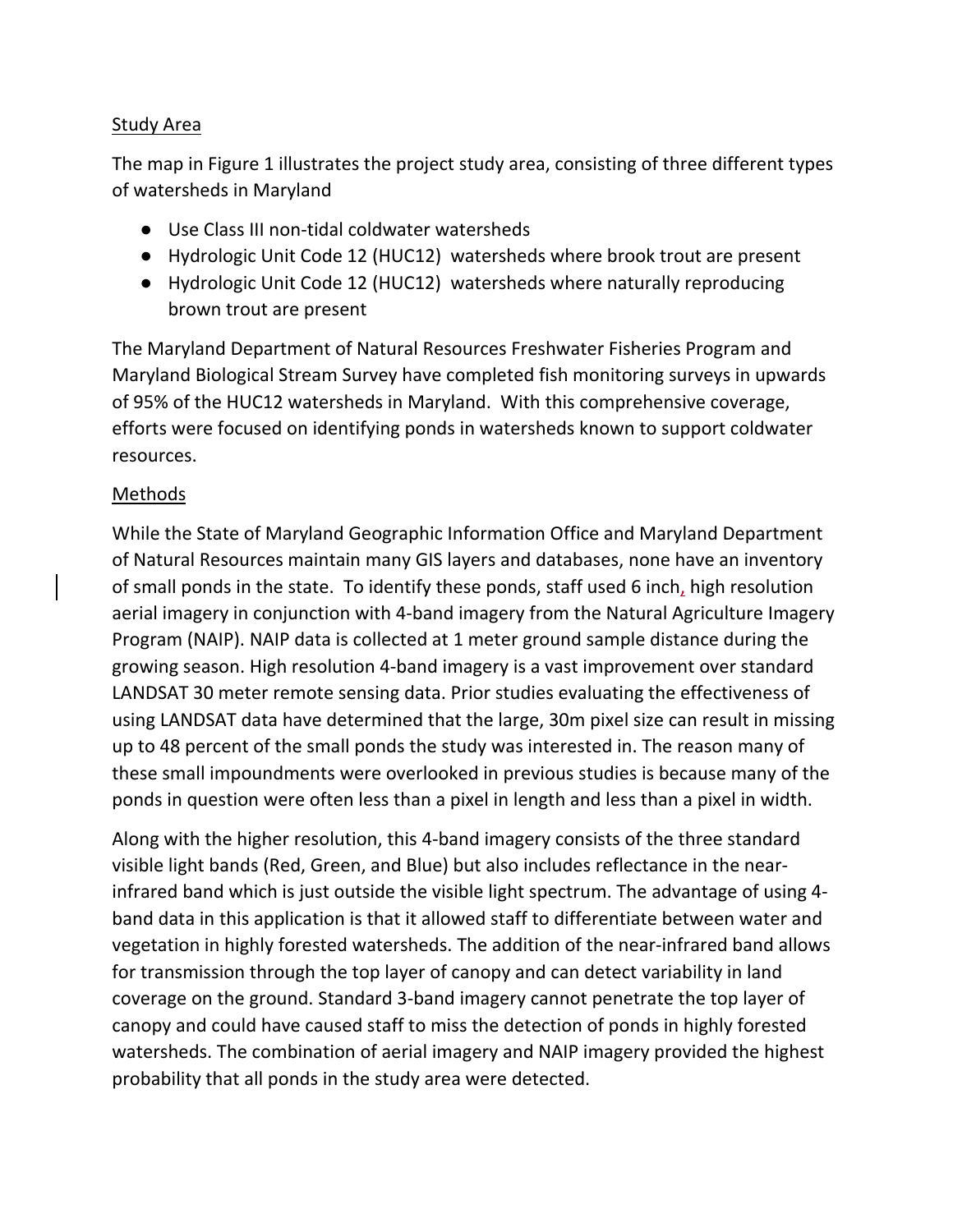At the 1:24,000 National Hydrography Dataset (NHD) scale, many of these ponds do not appear closely connected to streams in the watershed. They often appear isolated and a distance away from the nearest 1st order stream. However, when overlaid with a "Zero Order Stream" layer recently developed by the University of Maryland Center for Environmental Science, the connection to the larger stream network becomes more apparent (Figure 2). At this high resolution scale it is possible to see how warmer outflowing water from these small ponds could impact downstream water temperatures.



Figure 2. The map on the left shows 2 small, northern Baltimore County farm ponds in relation to the 1:24,000 NHD. The second map on the right tells a different story. Even though these ponds appear to be 550 meters away from the NHD stream, when the zero order streams are added to the map, it becomes evident how connected these ponds are to the entire watershed.

#### Results

The average number of small ponds per coldwater HUC12 was nearly twice as high in counties in the Piedmont region when compared to counties on the Appalachian Plateau (Table 1). Small pond densities average 30.1 ponds/HUC12 in central Maryland and 16.6 ponds/HUC12 in western MD. With higher pond densities, temperature impacts from small ponds may be more significant in central Maryland. This combined with higher amounts of development and impervious land cover, highlight the multiple thermal stresses that coldwater watersheds are exposed to in the region.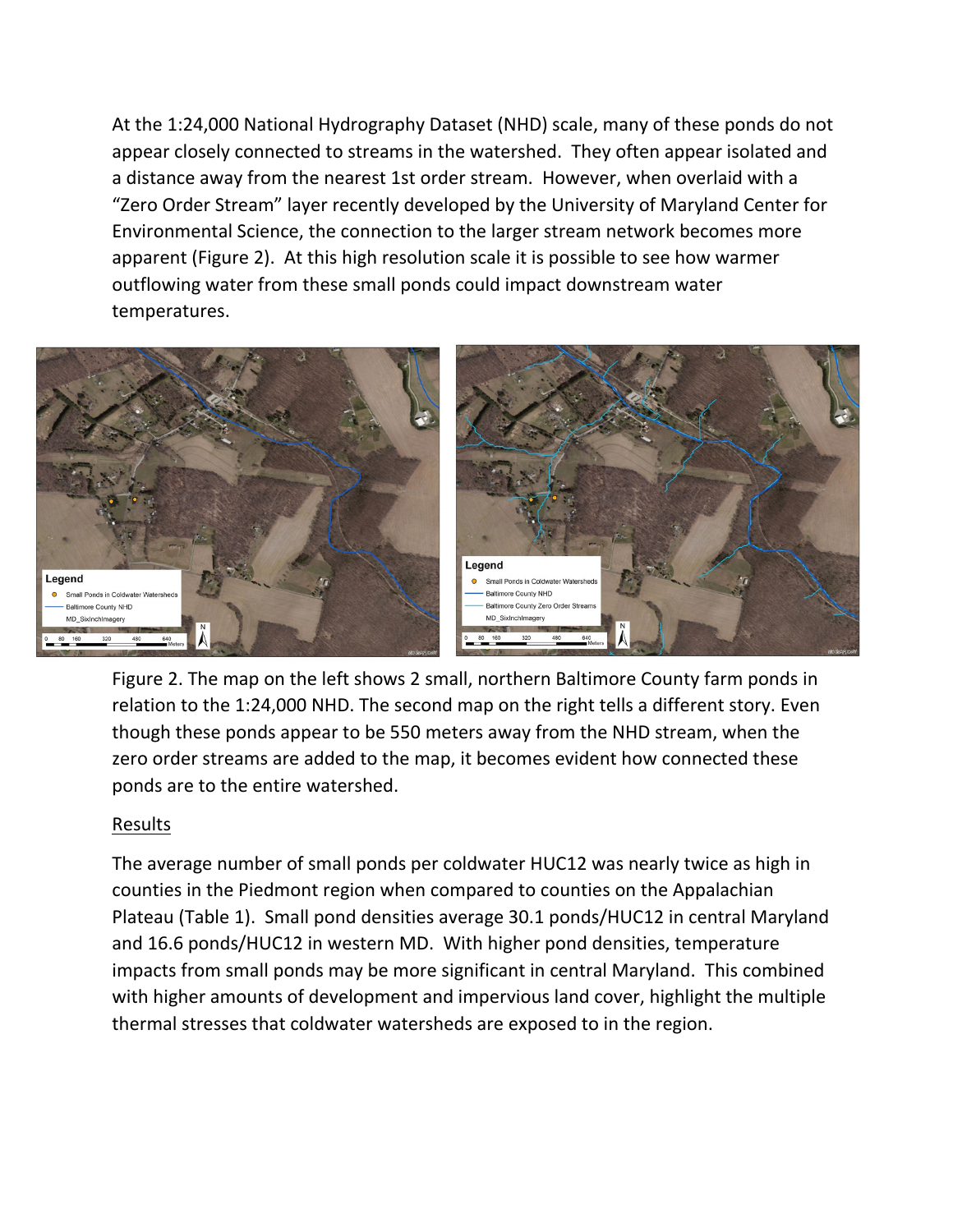| <b>County</b>       | <b>Number of Ponds in</b><br><b>Sensitive</b><br><b>Watersheds</b> | <b>Average Number of</b><br><b>Ponds Per</b><br><b>Coldwater HUC12</b><br><b>Watershed</b> | <b>Geographic</b><br><b>Region</b> |
|---------------------|--------------------------------------------------------------------|--------------------------------------------------------------------------------------------|------------------------------------|
| <b>Allegany</b>     | 387                                                                | 19.4                                                                                       | Western                            |
| Garrett             | 801                                                                | 13.8                                                                                       | Western                            |
| Washington          | 79                                                                 | 7.9                                                                                        | Western                            |
| <b>Frederick</b>    | 510                                                                | 31.9                                                                                       | Central                            |
| <b>Carroll</b>      | 455                                                                | 30.3                                                                                       | Central                            |
| <b>Baltimore</b>    | 825                                                                | 28.4                                                                                       | Central                            |
| <b>Harford</b>      | 418                                                                | 29.9                                                                                       | Central                            |
| <b>Howard</b>       | 224                                                                | 28                                                                                         | Central                            |
| <b>Montgomery</b>   | 113                                                                | 28.3                                                                                       | Central                            |
| <b>Cecil</b>        | 135                                                                | 33.8                                                                                       | Eastern                            |
| <b>Anne Arundel</b> | 8                                                                  | 8                                                                                          | Southern                           |

Table 1. Number and densities of small ponds in coldwater HUC12 watersheds by Maryland county and Freshwater Fisheries region.

A preliminary model of the impact of pond density to stream water temperature at the 14-digit watershed scale was developed using temperature logger data collected by the Maryland Department of Natural Resources Freshwater Fisheries Program and Maryland Biological Stream Survey (Figure 2). This model was built using only 14-digit watersheds where brook trout are present in central Maryland. Preliminary results show an increasing trend in average daily mean temperature with an increase in pond numbers in a watershed. The results suggest that the addition of an individual pond in a brook trout 14-digit watershed corresponds to a 0.3℃increase in average daily mean stream temperature. For brook trout populations in thermally stressed watersheds, the construction of new ponds could lead to their extirpation as water temperatures increase above their critical thermal threshold. Alternatively, the removal of ponds in brook trout watersheds would potentially result in a decrease in stream water temperatures.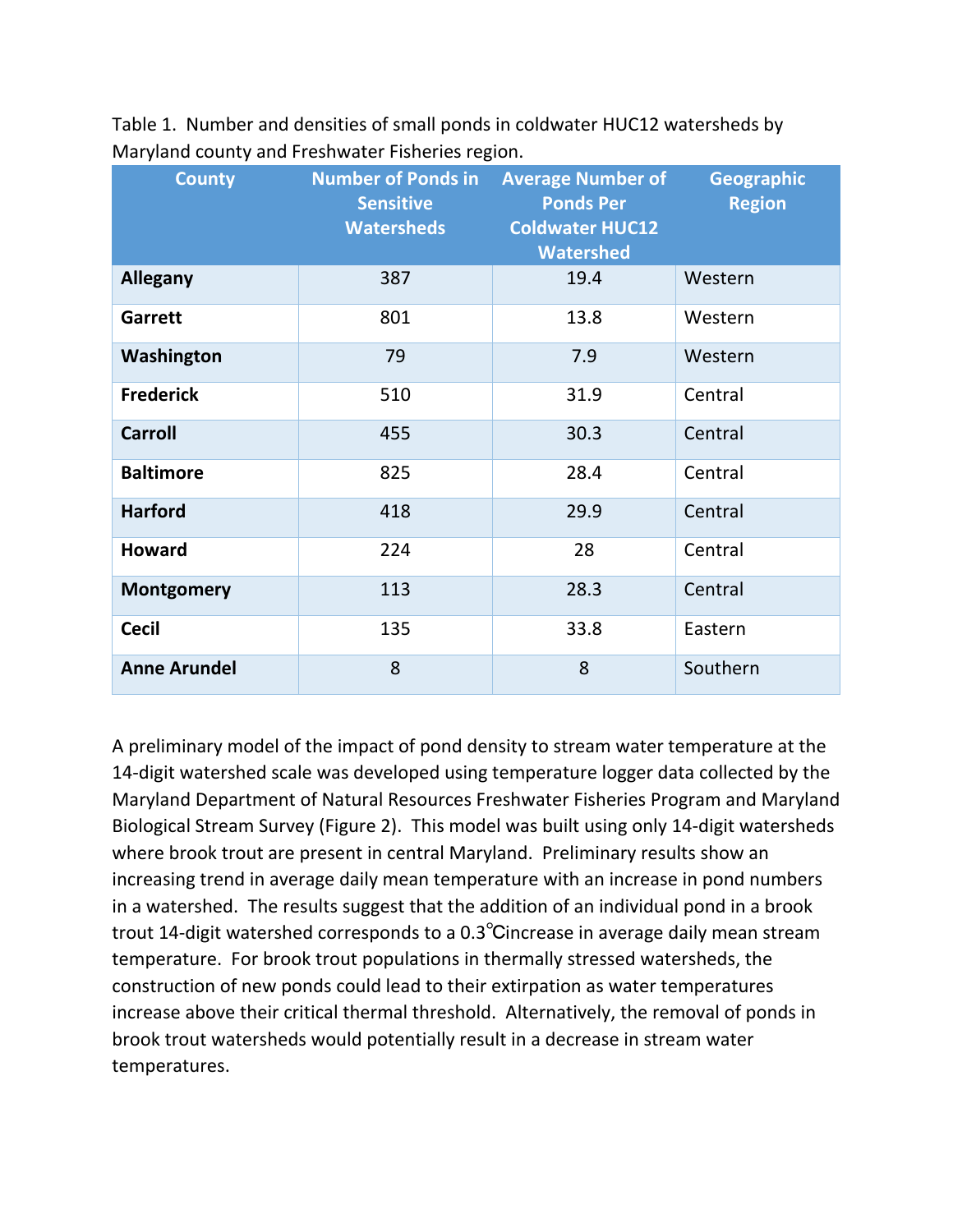

Figure 2. Relationship of average daily mean temperature to number of ponds in Piedmont brook trout watersheds.

| <b>Watershed Type</b>                             | <b>Number of Ponds</b> |  |  |
|---------------------------------------------------|------------------------|--|--|
| <b>Small Ponds in Use III or Trout Watersheds</b> | 3966                   |  |  |
| <b>Small Ponds in Trout Watersheds</b>            | 3170                   |  |  |
| <b>Small Ponds in Brook Trout Watersheds</b>      | 2236                   |  |  |
| <b>Small Ponds in Brook Trout only Watersheds</b> | 983                    |  |  |
| <b>Small Ponds in Brown Trout only Watersheds</b> | 929                    |  |  |
| <b>HUC12 Watersheds Without Ponds</b>             | 3                      |  |  |

# Table 2. Small pond counts in Use Class III and trout watersheds in central Maryland.

#### 2020 Monitoring Plans

To better understand the direct impact that small impoundments have to stream water temperatures, Freshwater Fisheries is planning to monitor the inflow and outflow water temperatures from select individual ponds. This data will help validate initial temperature models and help identify the range of outflow temperatures that a stream is exposed to during the critical summer index period. Additional work will address impacts that increased temperatures in high density pond watersheds may have to trout population numbers.